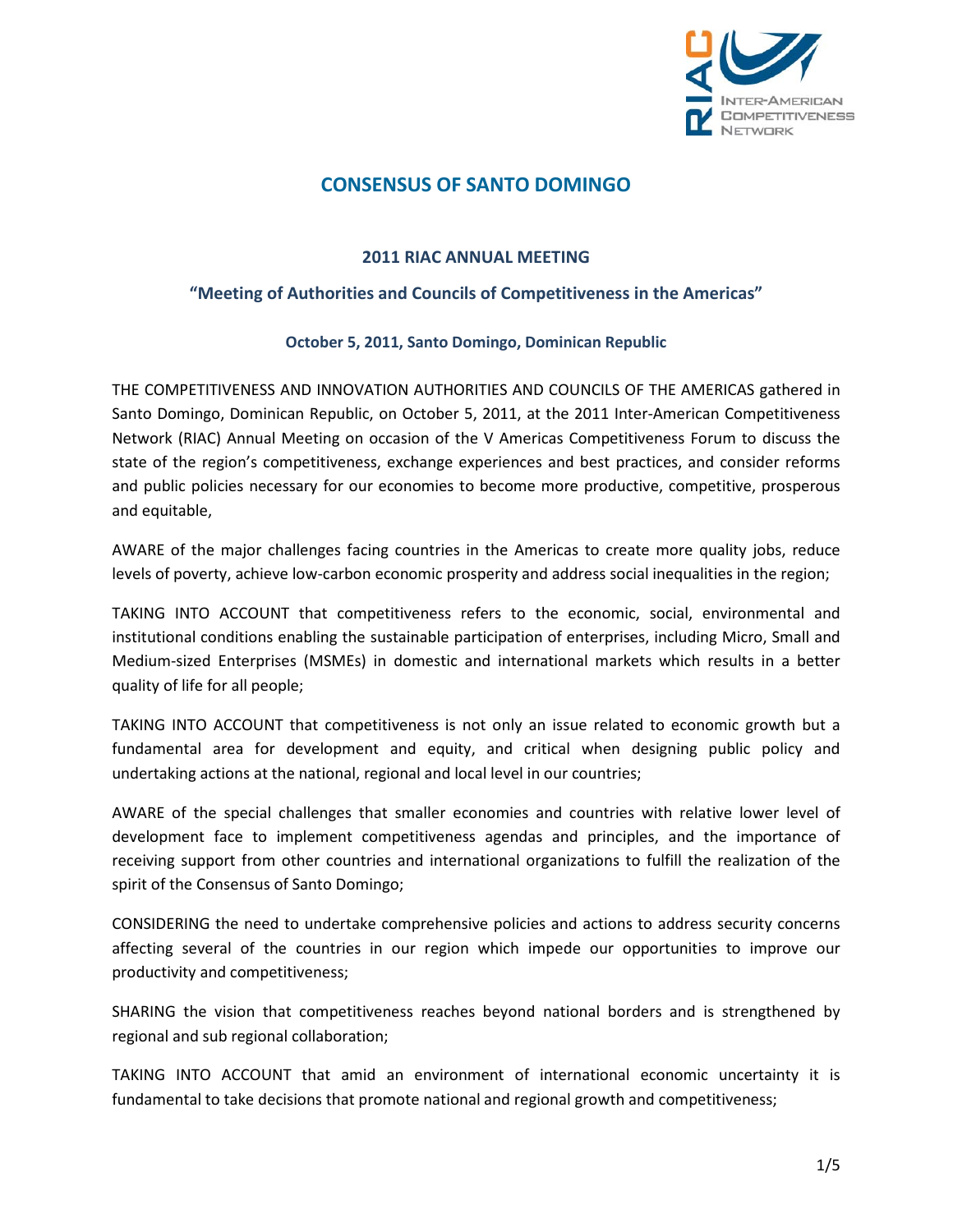

RECOGNIZING the value that increased intraregional trade and investment can bring to the competitiveness of the Americas as a region;

EMPHASIZING the importance of setting innovation, productivity, and competitiveness as priorities in the medium and long-term agendas of our member states, including partnerships among the public and private sectors, academia and civil society;

CONSIDERING that political and economic stability, a well-trained labor force and strong institutional underpinnings are emerging as the key drivers of competitiveness and prosperity, and are becoming even more important to boost productivity and lay the foundations for sustainable economic growth in the Americas;

CALLING for strengthened cooperation among our countries to promote programs and initiatives directed to enhance our competitiveness;

RECOGNIZING that the Heads of State and Government, in the Declaration of Commitment of the Fifth Summit of the Americas, held in Port of Spain, Trinidad and Tobago, in 2009, stated that they would continue to promote improved competitiveness, to which the III Americas Competitiveness Forum in Chile held in 2009 would contribute;

BEARING IN MIND that the Inter-American Competitiveness Network (RIAC), launched at the III Americas Competitiveness Forum in Santiago, Chile, in September 2009, reaffirmed the need for the countries of the Hemisphere to have mechanisms for high-level dialogue to foster cooperation, policy discussion and review, the exchange of successful experiences and lessons learned, and the adoption of joint initiatives to strengthen the competitiveness of their economies and, thereby, the competitiveness of the Americas as a whole;

TAKING NOTE of the Statement of the Ministers of Economy and Industry meeting in the IV Americas Competitiveness Forum held in Atlanta, Georgia, in November 2010, recommending the RIAC to draft a 2020 Competitiveness Vision for the Americas building upon the "Key Elements for a 2020 Competitiveness Agenda in the Americas" document shared and discussed at the 2010 RIAC Annual;

NOTING AS WELL the recommendation of the Steering Committee of the RIAC, meeting on May 3, 2011 in Santo Domingo, Dominican Republic, to adopt general competitiveness principles which could serve as benchmarks to improve competitiveness in the region, taking into consideration the shared goals and work developed by RIAC members, the "2010 Global Competitiveness Principles" of the Global Federation of Competitiveness Councils and the differences among the economies of our countries.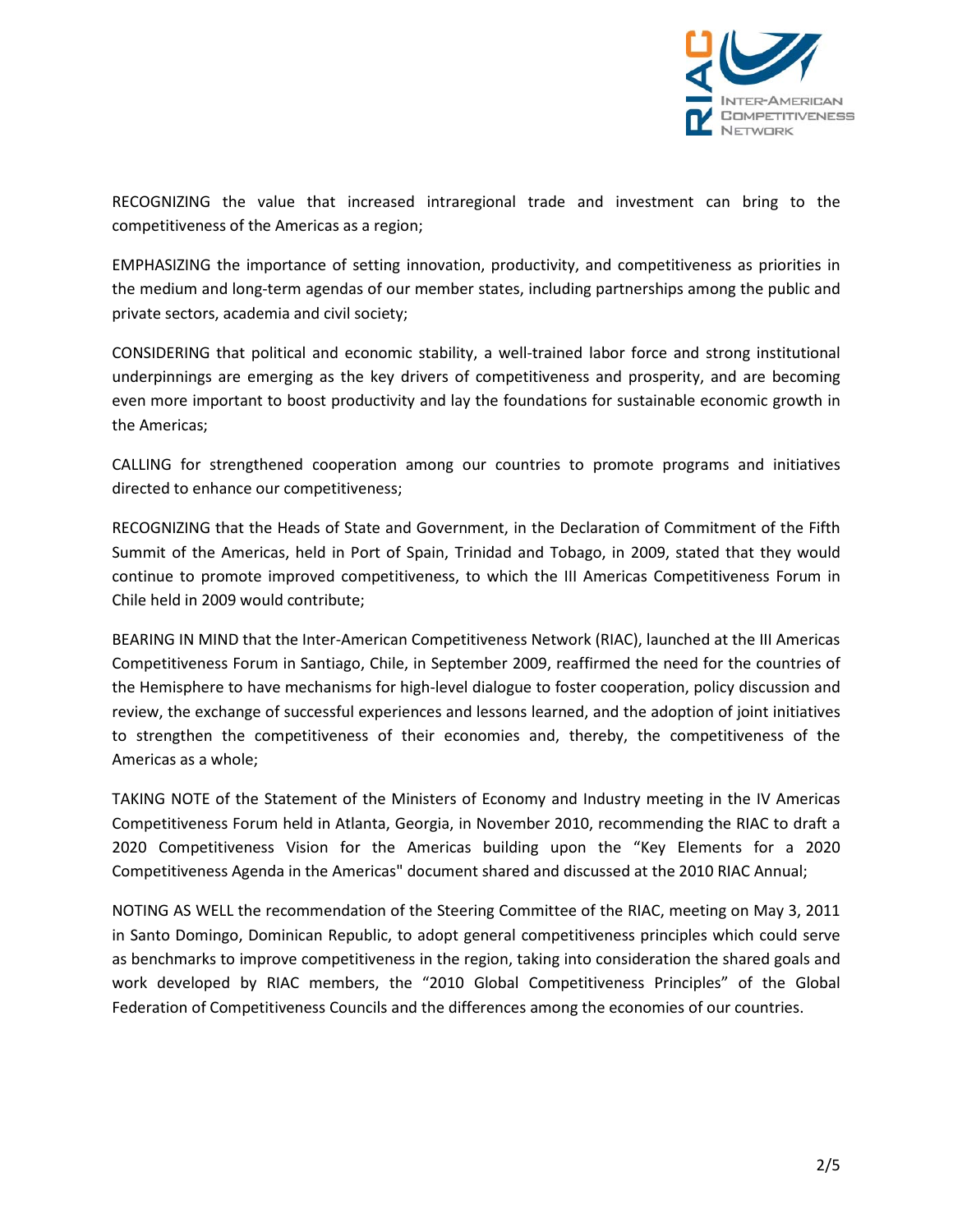

## **WE, COMPETITIVENESS AND INNOVATION AUTHORITIES AND COUNCILS OF**

## **THE AMERICAS, COMMIT TO[1](#page-2-0)** :

**Support the implementation of the 2020 Competitiveness Agenda for the Americas, as established by the Consensus of Santo Domingo, which sets the following 10 principles to advance toward a more competitive and prosperous region**.

- 1. **Promote high-quality, pertinent and timely education** as a key element to enhance the competitiveness, good values and attitudes, and the development of our countries.
- 2. Foster the establishment of **effective institutions responsible for promoting competitiveness** with direct private sector involvement and other relevant actors, including existing entities, and **Public-Private Partnerships** to address short and long-term competitiveness issues.
- 3. Promote a **simpler, more stable and efficient institutional and regulatory framework** for business and investment, by increasing transparency in government, the rule of law, promoting competition in our markets, and ethical conduct in the interactions between the public and private sector
- 4. Prioritize the development of **human capital** and promote continuous **on-the-job training** and the **acquisition of new competencies** to develop world-class skills for the human capital and productivity of our countries.
- 5. Foster the development of a **modern, efficient, well-maintained infrastructure –between and within countries-** and foster the rapid adoption of new technologies by economies, including **information technology and communications (ITCs)**.
- 6. Position **innovation** and high impact **entrepreneurship** as a determining factor for competitiveness, through greater public and private investment in research and development (R&D), the interaction with academia, and the adoption of innovation-enabling policies and strategies, including the protections of the rights of intellectual property holders in the framework of our development policies.
- 7. Improve **access to capital** for economic actors, especially MSMEs and entrepreneurs, and promote public-private mechanisms to increase **financial inclusion**.
- 8. Foster equity, inclusion, **social entrepreneurship**, the adoption and application of **corporate social responsibility principles,** sustainability, shared value and **gender equity** as fundamental elements to enhance the productivity and competitiveness of our region.
- 9. Promote **trade and integration,** trade liberalization, to diversify our economies with high valueadded and quality products and services, fostering the internationalization and participation in global value chains, and, improve the **competitiveness and productivity of industry, giving special priority to our MSMEs**.
- 10. Promote **energy efficiency and development** in the context of our efforts to foster environmental, social and economic sustainability, including the vision to become low carbon economies.

<span id="page-2-0"></span> $1$  The delegation of Ecuador would like to reserve the right to adhere to the "Consensus of Santo Domingo" upon consulting with its competent national authorities.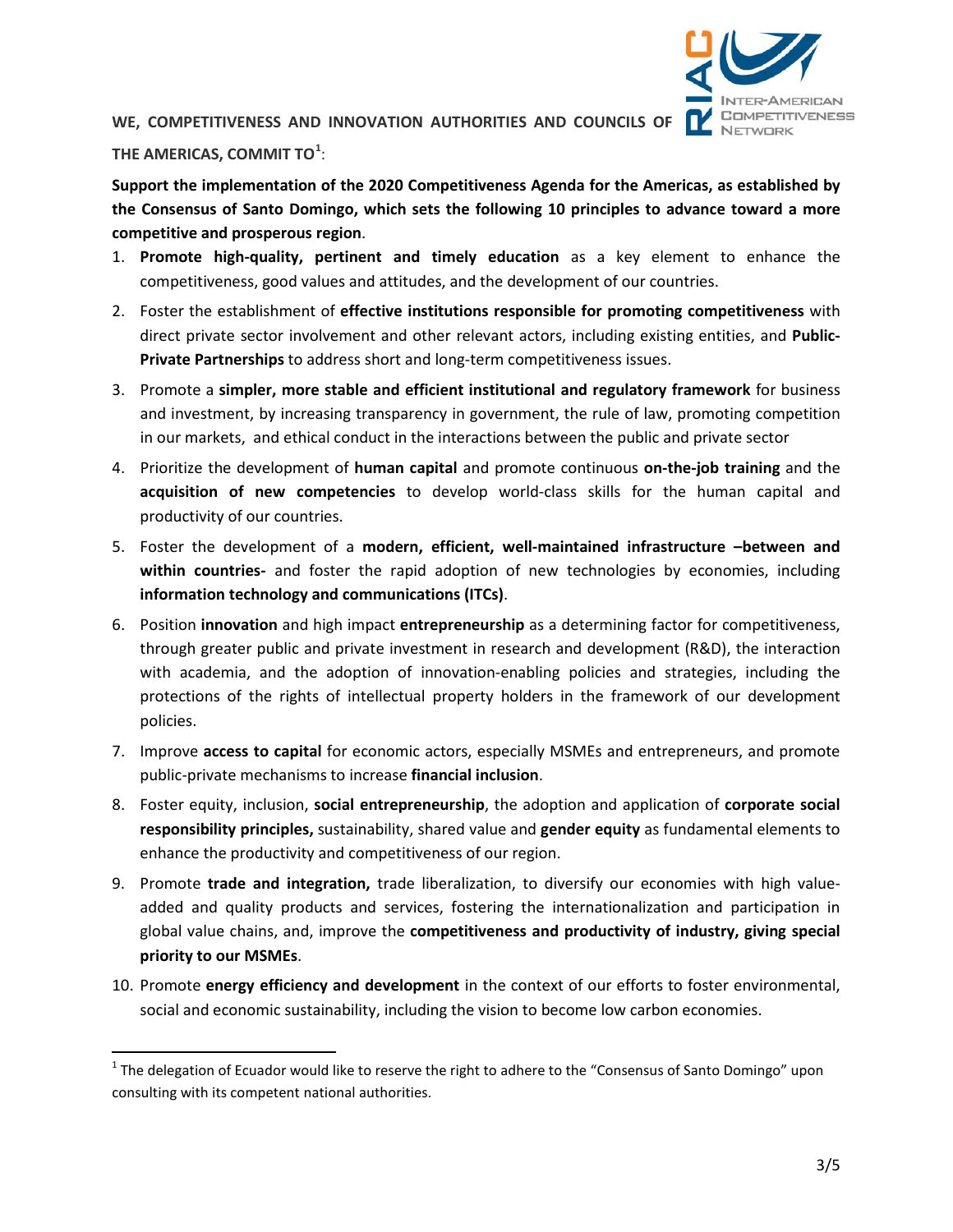

**Recognizing the importance of these 10 principles to create a more competitive Americas region, the RIAC encourages each country participating in RIAC to select, in the context of its own national policy agenda, up to 3 principles to work toward over the next 2 years. RIAC members will report on efforts undertaken and progress achieved at the VI and VII ACF and the RIAC annual meetings in Colombia in 2012 and Panama in 2013.** 

Country reports will become part of the **"Signals of Competitiveness in the Americas" Report**, a collaborative mechanism designed to showcase and benchmark competitiveness actions undertaken by countries in the Americas. The Report will be presented on a yearly basis at the annual RIAC meetings held at the Americas Competitiveness Forum.

The Report prepared by RIAC will serve as a forward-looking tracking tool, a flexible, non-binding quantified framework and as a reference to support RIAC's on-going consultations and cooperation projects on competitiveness.

The Report will also provide content to high-level Inter-American gatherings of ministers, authorities and/or councils of competitiveness. Country reports will include indicators related to the principles selected, and may follow the structure of the Competitiveness Framework suggested in the publication "Key Elements for a 2020 Competitiveness Agenda in the Americas." The Chair of the RIAC 2012 will propose a format for the Report and to follow up the selection process of principles of competitiveness for consideration of the Steering Committee of RIAC.

This reporting tool developed among governments, the business community, academia and civil society will result in the definition and implementation of a medium and long-term agenda with a wellidentified set of competitiveness-enhancing priorities and actions to be undertaken in our countries.

#### **ACKNOWLEDGEMENTS**

We congratulate the Dominican Republic for its efforts and leadership as Chair *Pro Tempore* of the RIAC during the period 2010-2011, as host of the 2011 RIAC Annual Meeting and the V Americas Competiveness Forum.

We welcome Colombia as Chair *Pro Tempore* of the RIAC for the period 2011-2012 and host of the VI Americas Competitiveness Forum in 2012.

We support the decision of the Steering Committee of the RIAC to select Panama as host of the VII Americas Competitiveness Forum and Chair *Pro Tempore* of the RIAC in 2013.